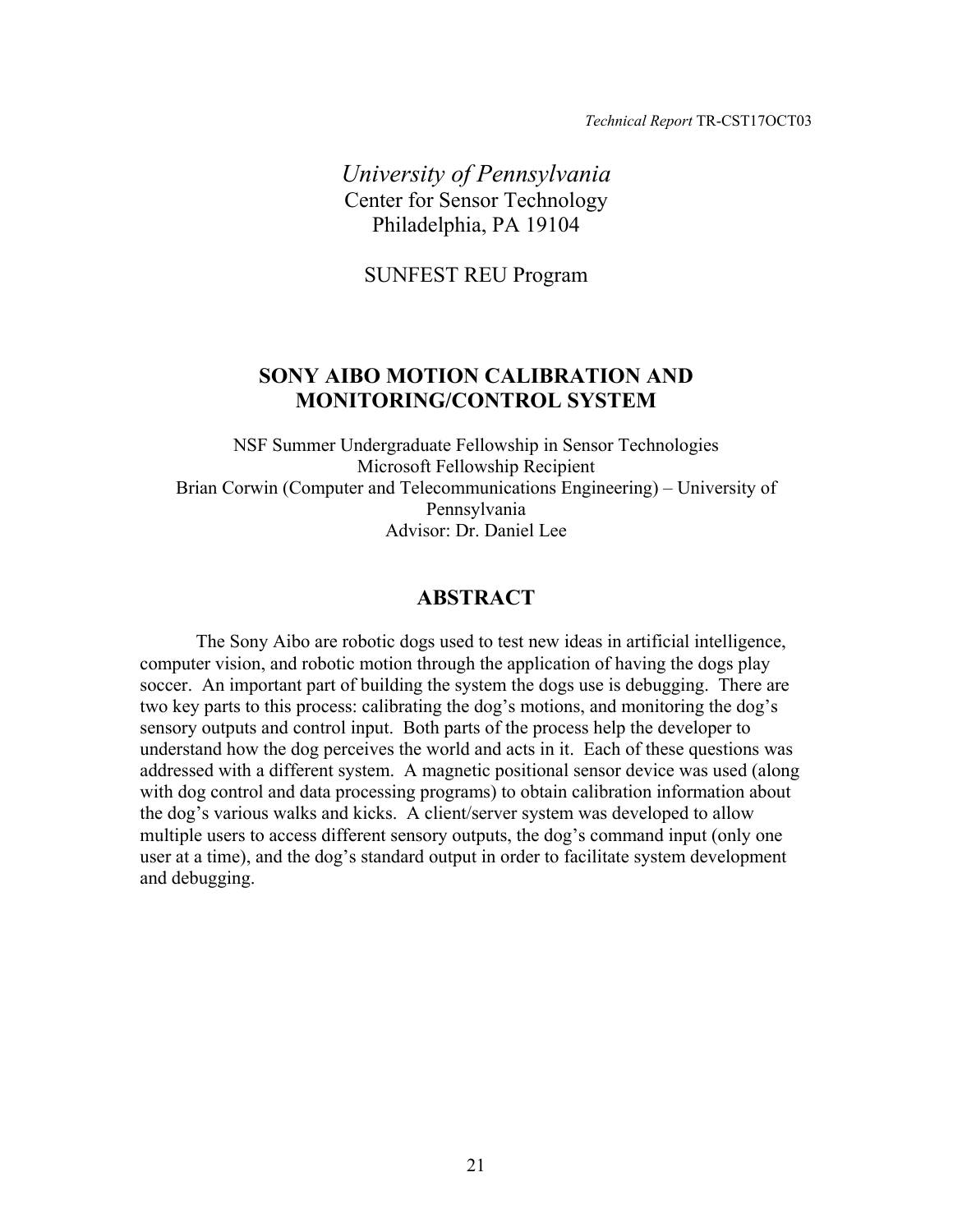# **Table of Contents**

| 1. | Introduction |                                                          | 23 |
|----|--------------|----------------------------------------------------------|----|
| 2. | Background   |                                                          | 23 |
|    | 2.1          | Sony Aibo and Robocup Soccer                             | 23 |
|    | 2.2          | Aibo Software                                            | 24 |
|    |              | 2.3 Important Aibo Inputs/Outputs                        | 24 |
|    |              | 2.4 Aibo Vision System                                   | 25 |
|    |              | 2.5 Nest of Birds (NOB) Design, Operating System and API | 25 |
|    |              | 3. Aibo Motion Calibration System                        | 26 |
|    |              | 3.1 Nest of Birds Control Program                        | 27 |
|    |              | 3.2 Aibo Motion Calibration Matlab Scripts               | 27 |
|    | 33           | <b>Motion Calibration Results</b>                        | 28 |
|    |              | 4. Dog Control and Monitoring System: Server             | 30 |
|    |              | 4.1 Purpose and Basic Design                             | 30 |
|    |              | 4.2 General Server Libraries                             | 30 |
|    |              | 4.3 General Server Functions and Control Flow            | 31 |
|    |              | 4.4 Server Specific Details                              | 33 |
|    |              | 4.4.1 Input/Output Servers                               | 33 |
|    |              | 4.4.2 Blob Server                                        | 33 |
|    |              | 4.4.3 Camera Server                                      | 33 |
|    |              | 5. Dog Control and Monitoring System: Client             | 34 |
|    |              | 5.1 Client Basic Design                                  | 34 |
|    |              | 5.2 Remote Control Client                                | 35 |
|    |              | 6. Discussions and Conclusions                           | 36 |
|    |              | 7. Future Work and Recommendations                       | 37 |
| 8. |              | Acknowledgements                                         | 37 |
| 9  | References   |                                                          | 38 |
|    |              | 10. Appendix A: Calibration Graphs                       | 39 |
|    |              | 11. Appendix B: Client Program Screen Shots              | 40 |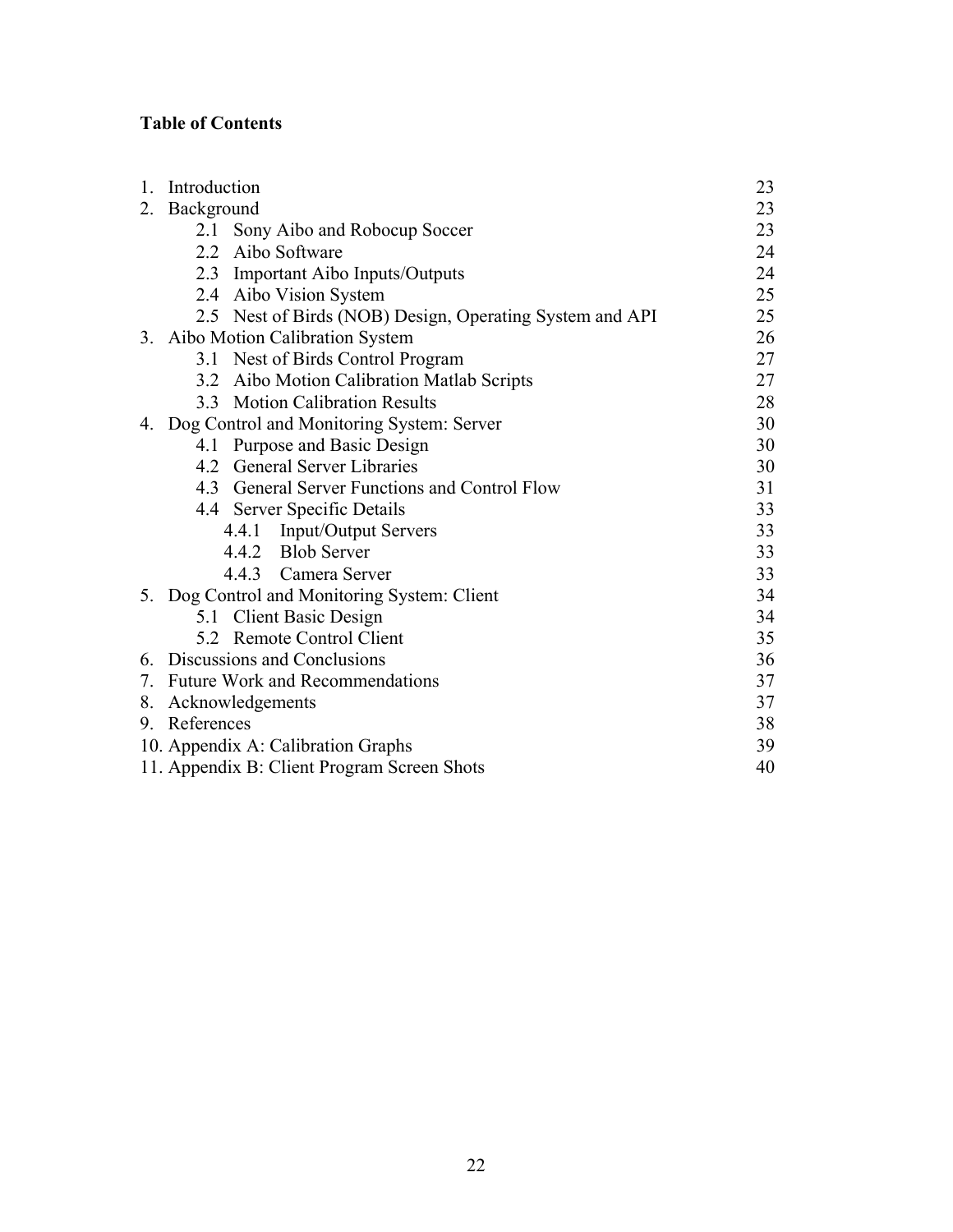#### **1. INTRODUCTION**

The Sony Aibos, like any intelligent agent, interact with the world through a sequence of perception, evaluation, and action. In this project, the Aibo's actions were calibrated, and a system to monitor the Aibo's perceptions (and also control its actions directly) was created. Calibrating motions determines how commanded motions (and their expected results) compare with the actual motions performed. Information about this can be used to adjust the system, so the dogs' expected actuations are carried out as accurately as possible. Controlling the dog (or letting the dog control itself) while monitoring its different sensory and system outputs is an important step in understanding and debugging the dog's sensor, information processing, and self-control systems. In other words, in order to understand what the dog is doing, one must "see" the world as the dog does by viewing its sensory outputs. A system using a sensor device (for precise positional information), associated program, and calibration scripts was used for motion calibration, and a client/server program was created to allow for dog control and observation of dog outputs by multiple users at once. In the future, it is hoped, these systems will be integrated to give the developer more tools.

 This paper outlines the design of these two systems as well as the results from two iterations of motion calibration. Section 2 provides background on the hardware and operating system of the Aibo, the software systems developed by Dr. Daniel Lee for the Aibo to use for soccer, and the principles, hardware, and operating system for the Nest of Birds (NOB) sensor device used in the motion calibration. Section 3 discusses the creation of a control program for the NOB as well as calibration scripts. The section also covers the results of some of the motion calibrations done for the dogs. Section 4 covers the design, implementation, and use of the monitoring and control server for the Aibo. Section 5 covers the design and use of the first prototype client created to interact with the server. Discussion and conclusions are presented in Section 6 and future work and recommendations in Section 7.

### **2. BACKGROUND**

#### **2.1 Sony Aibo and Robocup Soccer**

The Sony Aibo (see Figure 1) is a robotic dog used by universities for research, particularly to participate in Robocup Soccer. This is an event sponsored by the Robocup Federation in which robots of different types (including the Sony Aibo) play soccer; in the Aibo case the game is played with teams of four [1, pp. 1-4]. All perception, decision, and actuation activities are performed by the Aibos themselves, although communication and coordination is allowed (with strict rules) between dogs through a wireless network [1, pp. 1-4]. *Figure1: The Sony Aibo.* 

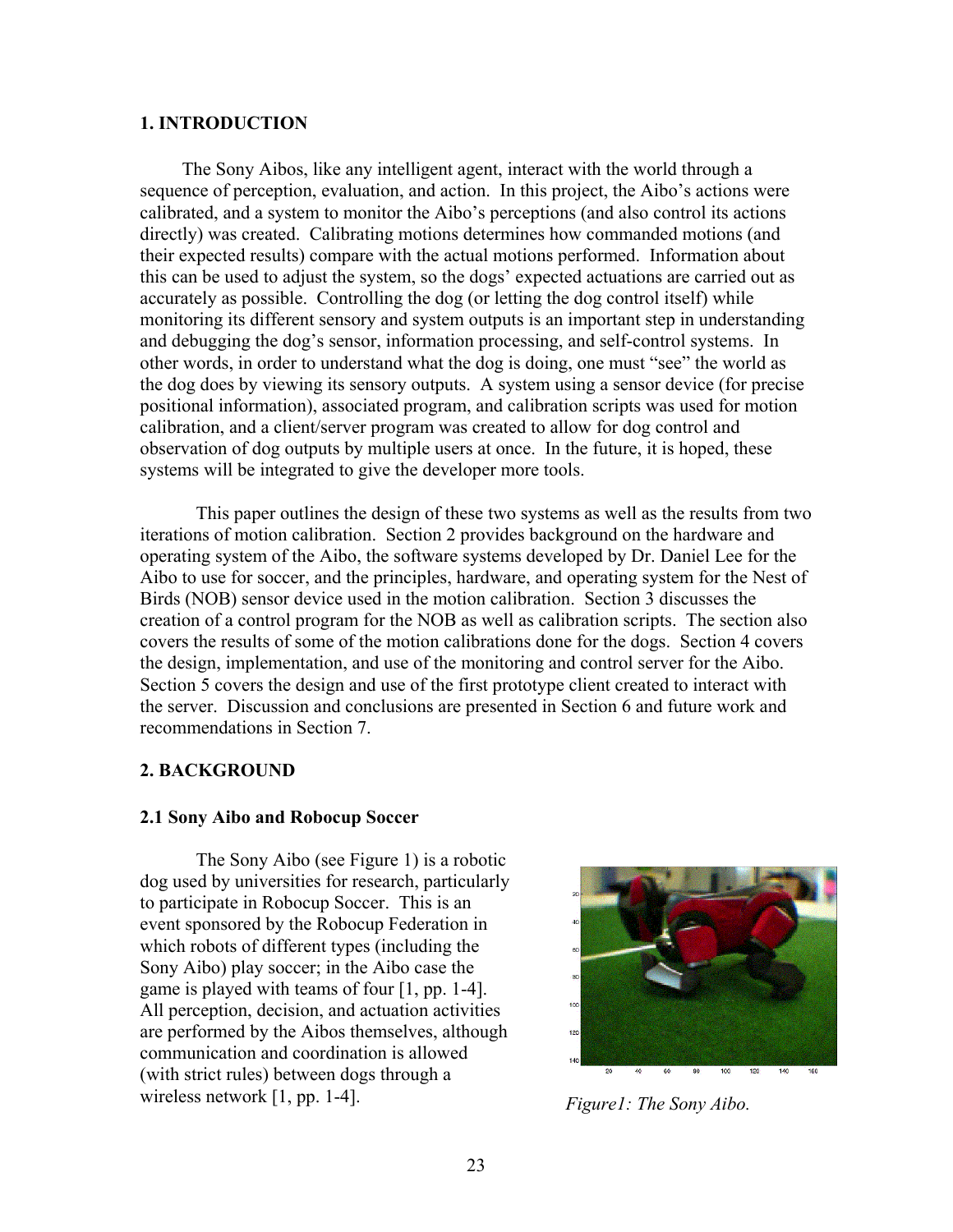These tournaments create an activity through which new ideas about computer vision, robotic motion, and artificial intelligence are developed and tested. After the annual tournament, each team writes a report describing their system, so that groups learn from one another and advance scientific development.

 The Sony Aibos are themselves a powerful platform on which to work. Each dog has four legs, each with a motor in the hip, knee, and ankle that allow for three degrees of freedom in each leg [2, pp. 7-12]. The dog's head and neck has three motors that give it three degrees of freedom (pan, tilt, and roll) [2, pp. 6-12]. A camera in the dog's head has a focal length of 161 pixels (2.18 mm), operates at 25 frames per second, and takes images that are 352 x 288 pixels in size [2, p. 20]. The Aibo also has a short-range distance sensor, two-channel microphone, and speaker [2, pp. 19-21]. Each dog also has a slot for an IEEE 802.11 wireless Ethernet card. The Aibo operating system also has a built in Application Programming Interface (API) using Sony's OPEN-R technology. The technology allows custom programs to be written that operate the dog [3], running off memory sticks inserted into a slot on the dog. A TCP/IP networking stack allows the Aibo to communicate with other Aibos and computers over a wireless Ethernet [4].

#### **2.2 Aibo Software**

Dr. Daniel Lee and colleagues have created an extensive software system that runs the Aibo team. At the lowest level, code written in C++ interacts directly with the Aibo's API to handle some of the basic functionalities of the dog, such as its vision system. On top of this is the core high-level decision-making program consisting of a state machine [5, p. 1]. Previously this layer was implemented in  $C/C++$ , but a more flexible solution was found in running a PERL script on a PERL interpreter embedded in the Aibo [5, p. 1]. PERL had several advantages including the ability to recover from errors, ease of development, and extensibility that allowed the low-level C++ functionalities to be called through a limited interface, allowing for maximum implementation encapsulation [5, p. 2].

#### **2.3 Important Aibo Inputs/Outputs**

Although the Aibos perform autonomously during competition, the system in Section 2.2 does have inputs and outputs to which other computers can connect, assisting in debugging and development (communication with the Aibo is described in Section 2.1). The system connects specific outputs and inputs to different ports in the dog's networking stack; for example, port 59000 is the standard output for the dog (where system information and error messages are shown), so if another computer connects to a dog's IP address on port 59000 it can retrieve these messages. In addition, 1001 is the input port, 6006 is the "blob vision" port (see Section 2.4), and 6000 is the camera port. A special format for the packets sent to these ports is specified by the OPEN-R protocol. Each packet has a total size (integer) value telling the total number of bytes in the packet and a number of data (integer) value that is the number of data elements in the packet, in addition to the data itself. For the input, the data is a string that represents a command to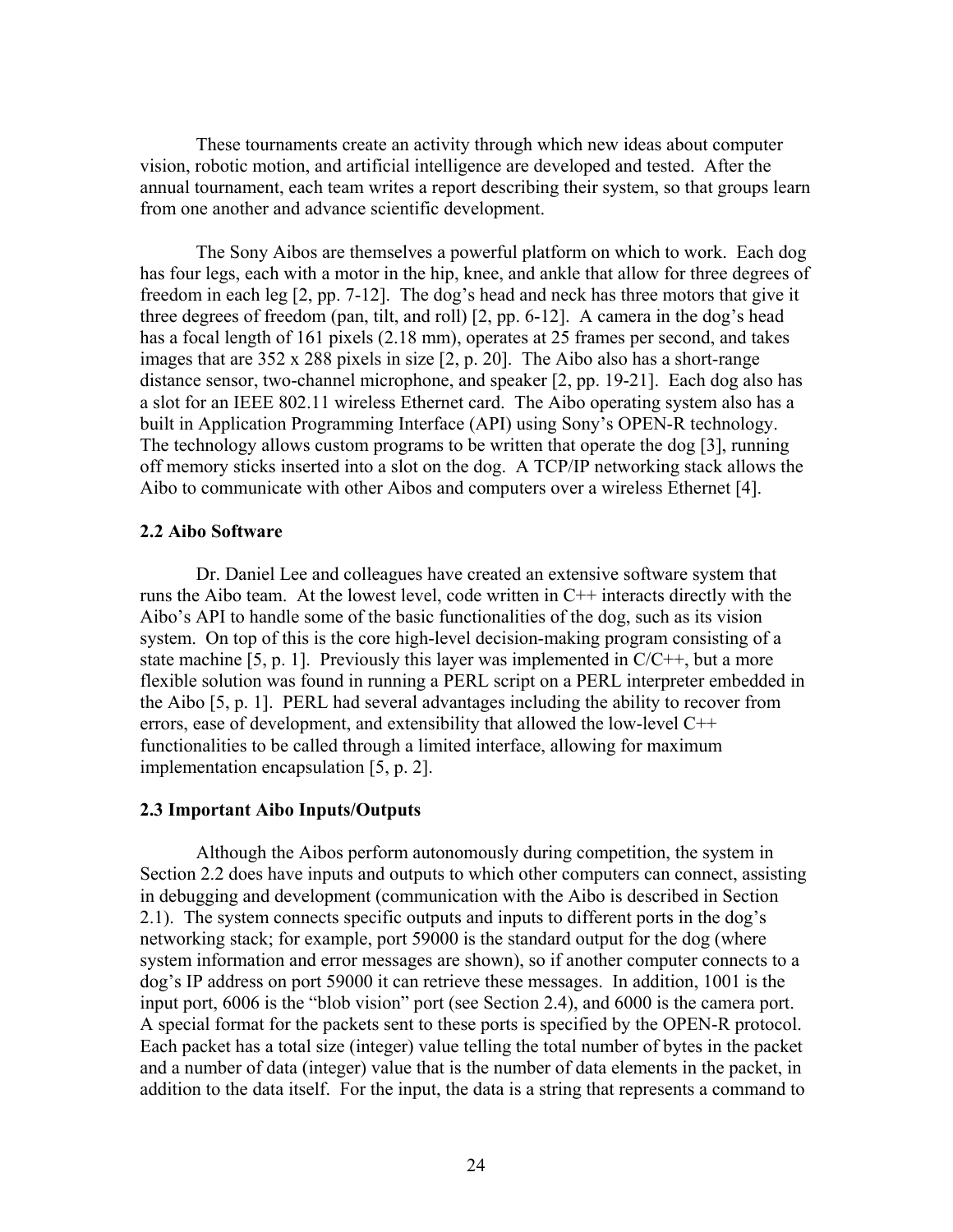be executed by the dog. This takes advantage of a useful feature of PERL: Since PERL is interpreted commands can be executed on the fly [5, p. 2].

#### **2.4 Aibo Vision System**

Each image from the camera comes out in YUV pixel format. Existing computer vision systems cannot deal with the complexity of even the simplest photograph, so in order for the Aibo to extract relevant information from the images, the photos must be simplified into a form that the Aibo's processing power and known computer vision techniques can handle. The simplification system is based on the needs of the Robocup soccer field; on the field important visual cues for the dog are distinct colors (the ball is bright orange, the goals are yellow and blue, etc.). The distinct colors give the dogs specific visual cues to look for; i.e., they only need to recognize this particular subset of visual stimuli.

Each pixel of the image is mapped to one of the important cue colors (orange, blue, green, etc.) or to nothing, in a method similar to that used by Carnegie Mellon University's Aibo team [6, p. 2]. In essence, every pixel that is close to green is mapped to green, every pixel that is close to orange is mapped to orange, etc. and everything else is ignored. Although the number of colors has been limited there are still thousands of individual pixels. The image is processed again, so that an area with a large concentration of a particular with a large concentration of a particular *Figure 2: Blob view image.* color pixel is united into one box.



Each box (which is also called a "blob") has certain characteristics: the position of each corner and of the centroid (the center of mass of the pixels). After processing, the image becomes an array of bounding box structures that stores the information on all "blobs" in the image. This is simple enough for the dog to process; for example, in order to find the ball the Aibo simply looks for an orange blob. Figure 2 shows a blob view image.

#### **2.5 Nest of Birds (NOB) Design, Operating System, and API**

 The NOB (see Figure 3) is a magnetic sensor device with a central unit, a transmitter, and four sensors. The sensors and transmitters are attached to the central unit by cables. The device is connected to a computer via a serial port in its central unit. The NOB works by magnetic field emission and electromagnetic induction. The transmitter and the sensors all have electrical coils in the x, y, and z directions [7, pp. 2-3]. The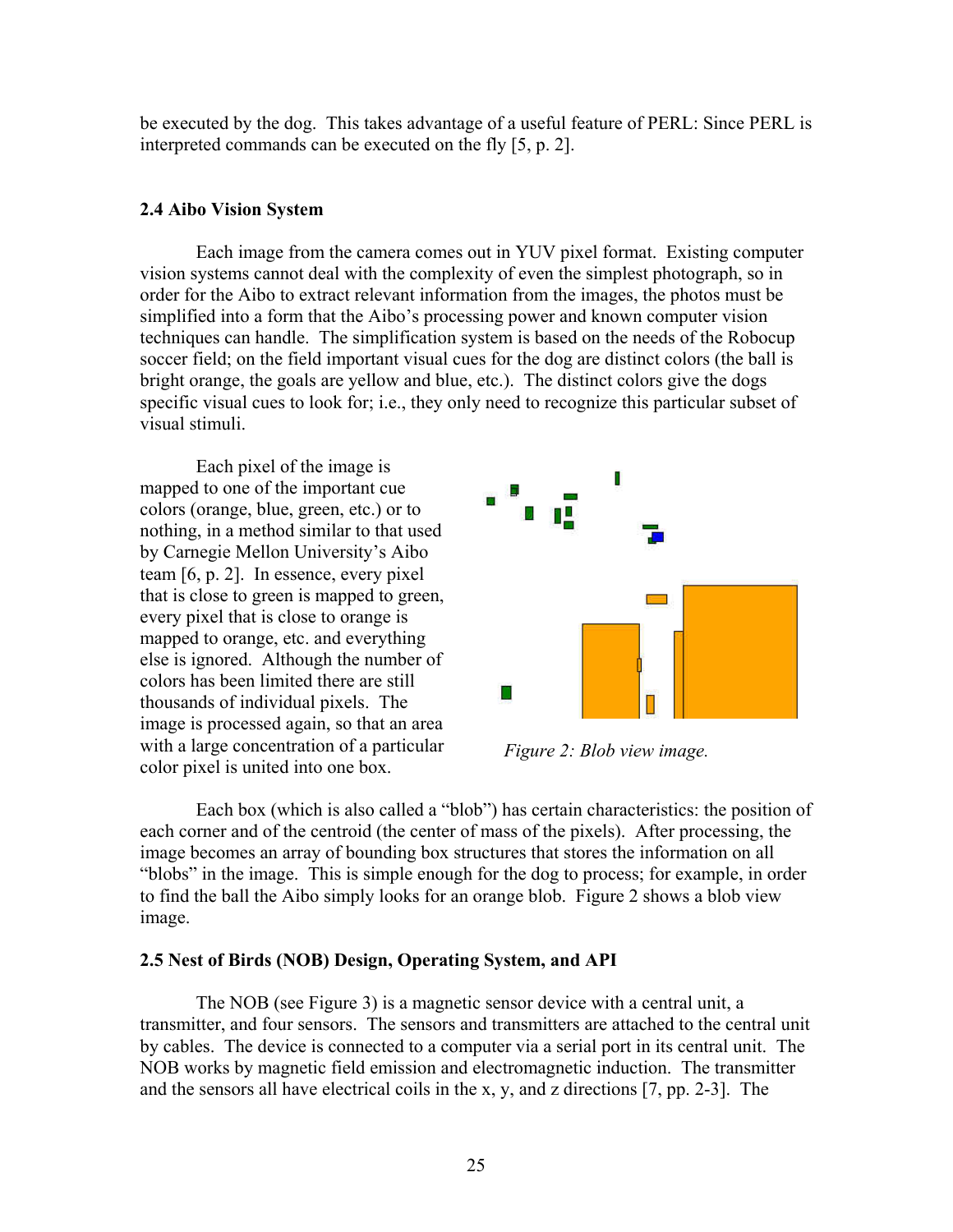transmitter turns on each coil one at a time, and the magnetic field emitted by the coils induces an electric current in the coils of the sensors [7, pp. 3-4]. The amount of induction in each coil is inversely proportional to the distance to the transmitter and orthogonality of the angle of the coil to the field. Thus by comparing the induced voltages in each sensor coil (x, y, and z) when each of the transmitter coils (x, y, and z) is on, the device can tell the relative position  $(x, y, and z)$  of the sensor to the transmitter and the azimuth, elevation, and roll of the sensor relative in the coordinate system of the transmitter. The NOB has a range of 3 feet from the transmitter [8, p. 8].



*Figure 3: Nest of Birds device*

The API of the NOB consists mainly of commands represented by single-byte positive integers. Sending a certain byte to the NOB via the serial port tells the NOB to perform a particular action; for example, writing number 66 asks for a data point from a sensor [8, p. 88]. Many functions in API are superfluous to the simple system needed for motion calibration; so only key features will be discussed.

The NOB has certain parameters that help control its actions (all can be examined and some can be changed): the error status of each bird, the address of the transmitter, etc. The examine/change functions are used to manipulate these parameters, and thus control the actions of the NOB [8]. In this way, for example, the transmitter mode, bird hemisphere (direction of the coordinate system of the sensor), and bird data mode are all set. Each bird (sensor) has an address; these addresses are from 1 to the number of birds in the device (here, 4). The status of each bird can also be obtained, which will tell much about its state: is it master or slave, running or not, error or none, etc. The autoconfiguration function tells a bird to be the master bird, through which all communications to other birds must go, and how many birds there will be. Without the auto-configuration, only one bird can be used at a time [8, pp. 131-134].

# **3. AIBO MOTION CALIBRATION SYSTEM**

The motion calibration system was designed around the NOB magnetic sensor device in two parts. First, a C++ program was designed to initiate and configure the NOB and to obtain data from the device when asked. Second, Matlab scripts were written to obtain data from the NOB program and send motion commands to the dogs to get raw data, to process the data, and to plot it. Both of these programs were designed to work on a Linux computer. The C<sup>++</sup> program was a completely separate program from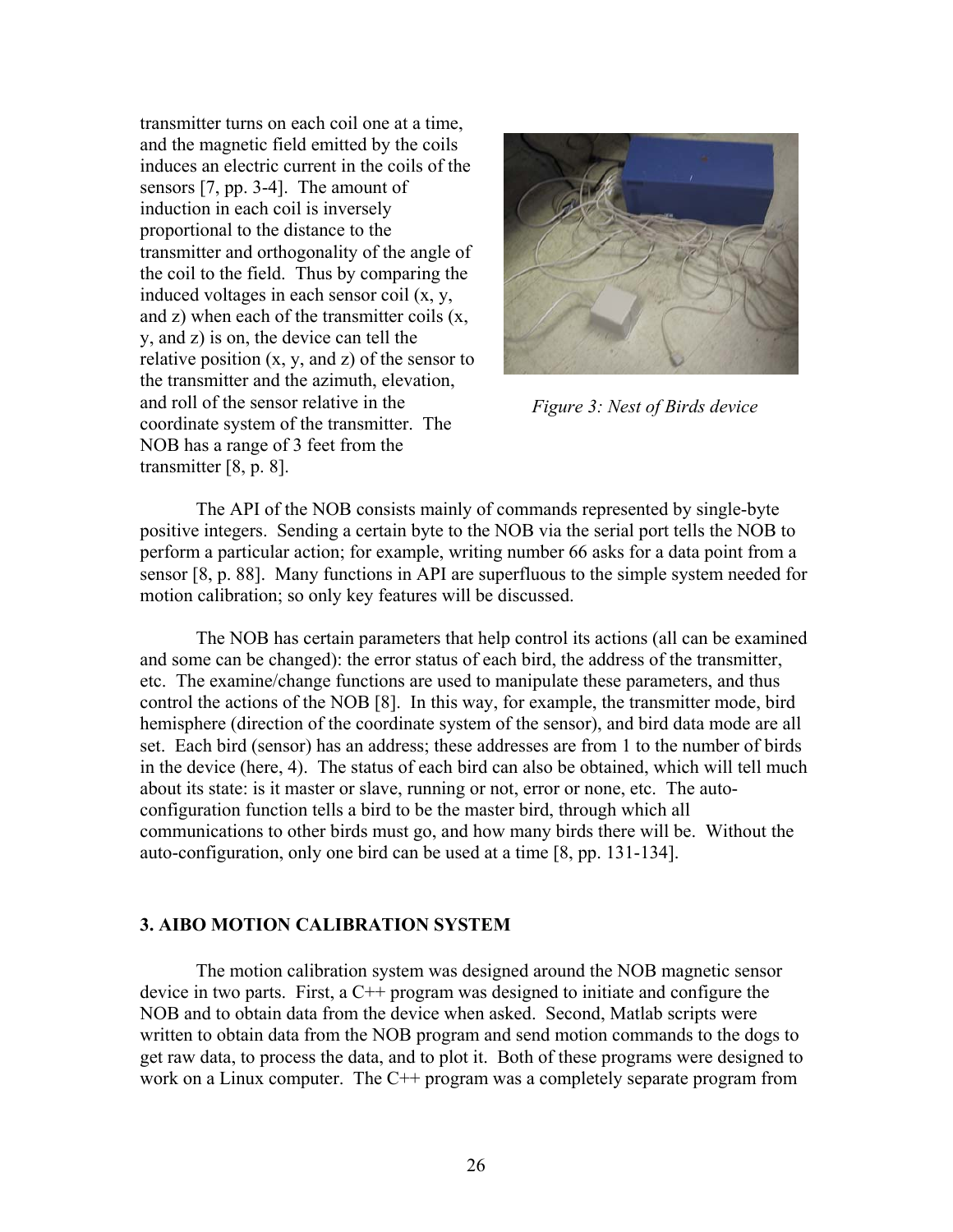the Matlab scripts. The Matlab script simply executed the C++ program and redirected the program's output so that it could be parsed and used by the Matlab script.

## **3.1 Nest of Birds Control Program**

The NOB consists of four sensors and a central unit (including the transmitter), so this kind of configuration was modeled using  $C++$  classes, which is consistent with the principles of good object-oriented design [9, p. 85]. A class called Bird was created that contained data pertinent to an individual sensor, such as the bird address, hemisphere, data mode, and status. The class has methods that are important to a sensor. There is an auto-configure method, set data mode, set hemisphere, get status, get error, and get data packet. The system is made to work only in the Point/Angle data mode.

 A class called Nest is a model for the whole device. It contains an array for all the Bird objects in the Nest as well as data members and methods of its own that are important for the NOB as a whole. It contains the transmitter address and mode (as well as methods to get and set these). This class constructor initializes the whole system by connecting to the NOB, configuring it, and creating a certain number of Bird objects based on the number used in the NOB (4 was always used).

The main function of the program creates a Nest object with 4 Birds and then sets up the Birds (all have upper hemisphere and position/angle data mode) and the transmitter (pulsed mode and address is bird 4). Then the program then simply reads points from the device. The positions and angles are 2-byte integers  $(\pm 32767)$ . The data bytes read from the NOB are first processed (bit manipulation) and then converted to the appropriate units (centimeters and degrees). The positional integers are relative to 3 feet. Thus to convert to centimeters:

(*pos*/32767)\*(36 in/3 ft)\*(2.54 cm/1 in) = 0.0027906125\**pos* 

Angle integers are relative to 180°, so to convert to degrees:

(*angle/*32767)\*(180 degrees) = 0.0054933332\**angle* 

## **3.2 Aibo Motion Calibration Matlab Scripts**

There are three basic steps to the motion calibration: 1) Obtain calibration data and store it to a file, 2) process the data and store it in another file, and 3) graph the results. The dog can be commanded through a Matlab interface. For this reason and for ease of development, Matlab was used to create these parts of the calibration software. Similar Matlab programs were developed to calibrate the dog's kicks.

 The first program runs the experiment. One of the sensors is attached to the dog and the dog is placed close to the transmitter (about a foot away, to keep the sensor within transmitter range). The NOB is started and an initial position reading is taken.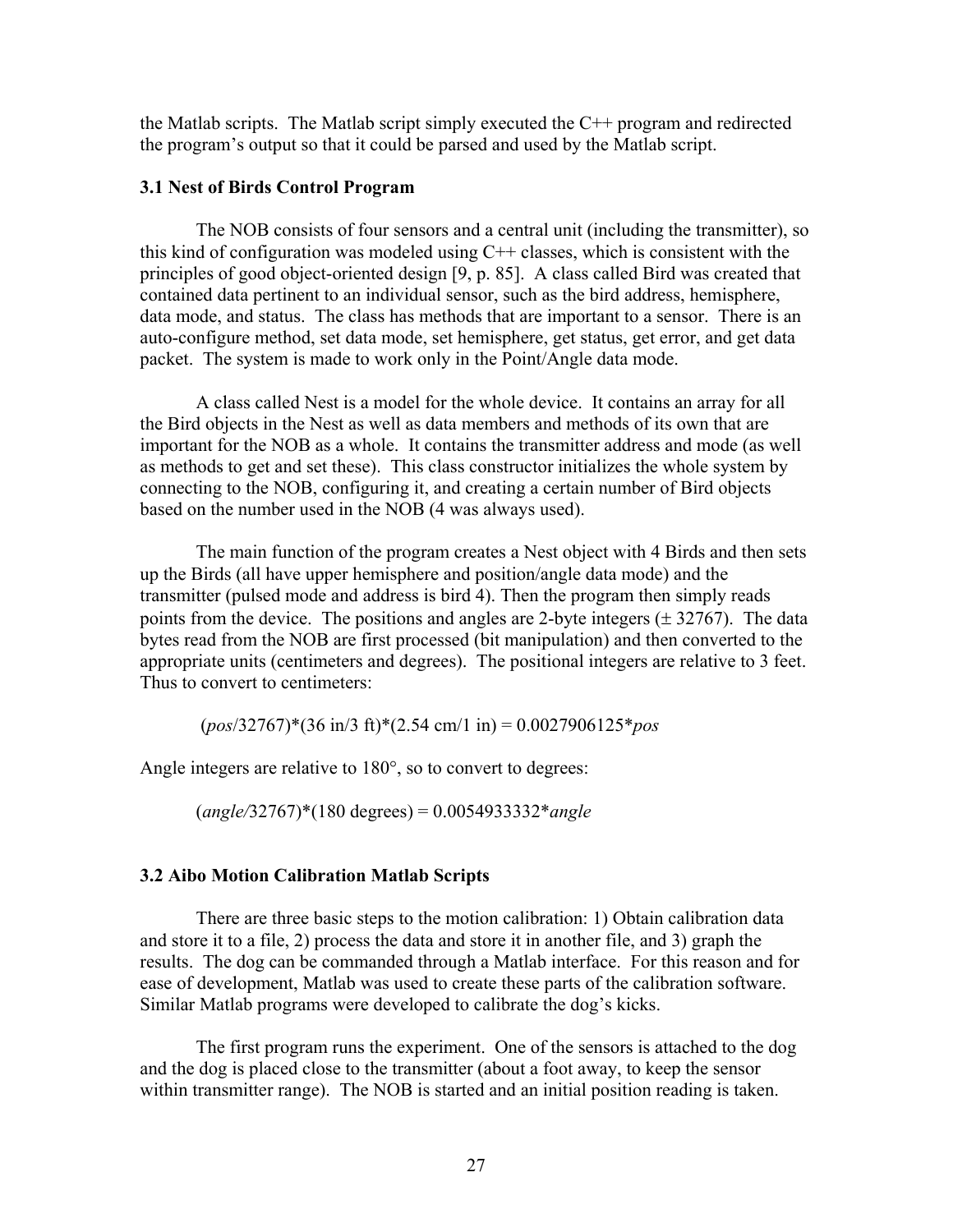The dog then walks in the way specified on the command line, x, y, and  $\theta$  (in millimeters and degrees). Another reading is taken after the dog is done walking, and both the start and end readings are written to a file. The dog then tries, through a simple negative feedback mechanism, to get to the start position, so that the dog does not eventually drift out of sensor range. The dog repeats this process many times.

The data must be processed for two reasons. First, the motions that the dog is commanded to do are all relative to the end of his head and not where the sensor is (taped to a ruler on the dog's side to keep the sensor away from the magnetic interference of the dog's servo motors). So the sensor positional information and the known distance from the end of the head to the sensor must be used to get the head position. Figure 4 shows a simple diagram of the dog; the distances d1 and d2 have been measured for the Aibo and Xsen, Ysen, and  $\theta$  are obtained from the NOB. The transformation from sensor to head coordinates is:

|                  |  | $Xhead = Xsen - d1*Cos(\theta) -$ |  |
|------------------|--|-----------------------------------|--|
| $d2*Sin(\theta)$ |  |                                   |  |
|                  |  | Yhead = Ysen - $d1*Sin(\theta)$ + |  |
| $d2*Cos(\theta)$ |  |                                   |  |

The second reason is to get the data in the right coordinate system. The x, y, and  $\theta$  displacements should be in the coordinate system of the dog's start position, with the end of its head as the origin. This has two implications. First, x and y translations must done to get the dog's head to be the origin rather than the transmitter. Second, the dog's coordinate system maybe at an angle with the transmitters, so a coordinate system rotation is needed (the  $\theta$  change is the same for all reference frames:  $\theta_{\text{FINAL}} - \theta_{\text{INIT}}$ ):



*Figure 4: Coordinate system diagram.*

 $Xmove = + (X<sub>FINAL</sub> X_{\text{INIT}}$ )\* $\cos(\theta_{\text{INIT}})$  + ( $X_{\text{FINAL}}$  –  $X<sub>INIT</sub>$ )\*Sin( $\theta<sub>INIT</sub>$ )  $Ymove = - (X<sub>FINAL</sub> - X<sub>INIT</sub>) * Sin(\theta<sub>INIT</sub>)$  $+ (Y<sub>FINAL</sub> - Y<sub>INIT</sub>) * Cos(\theta<sub>INIT</sub>)$ 

### **3.3 Aibo Motion Calibration results**

The C++/Matlab system was used to calibrate the x, y, and  $\theta$  of the dog. Only one direction was done in a trial (e.g., the dog would never do a forward and then walk left). The x and y motions were tested from -20 to +20 cm in 2 cm increments and θ from -100º to  $+100^\circ$ , in 20 $^\circ$  increments, with 10 to 20 data points for each walk.

 Two important pieces of information needed to be obtained from the data: the ratio between the value of the real action and the commanded action, and whether there were any significant aberrant movements (e.g., if the dog was walking forward, did it drift right or left, or turn). These types of conclusions are much harder to quantify since there are no expectations for the pattern they should follow; the ratios of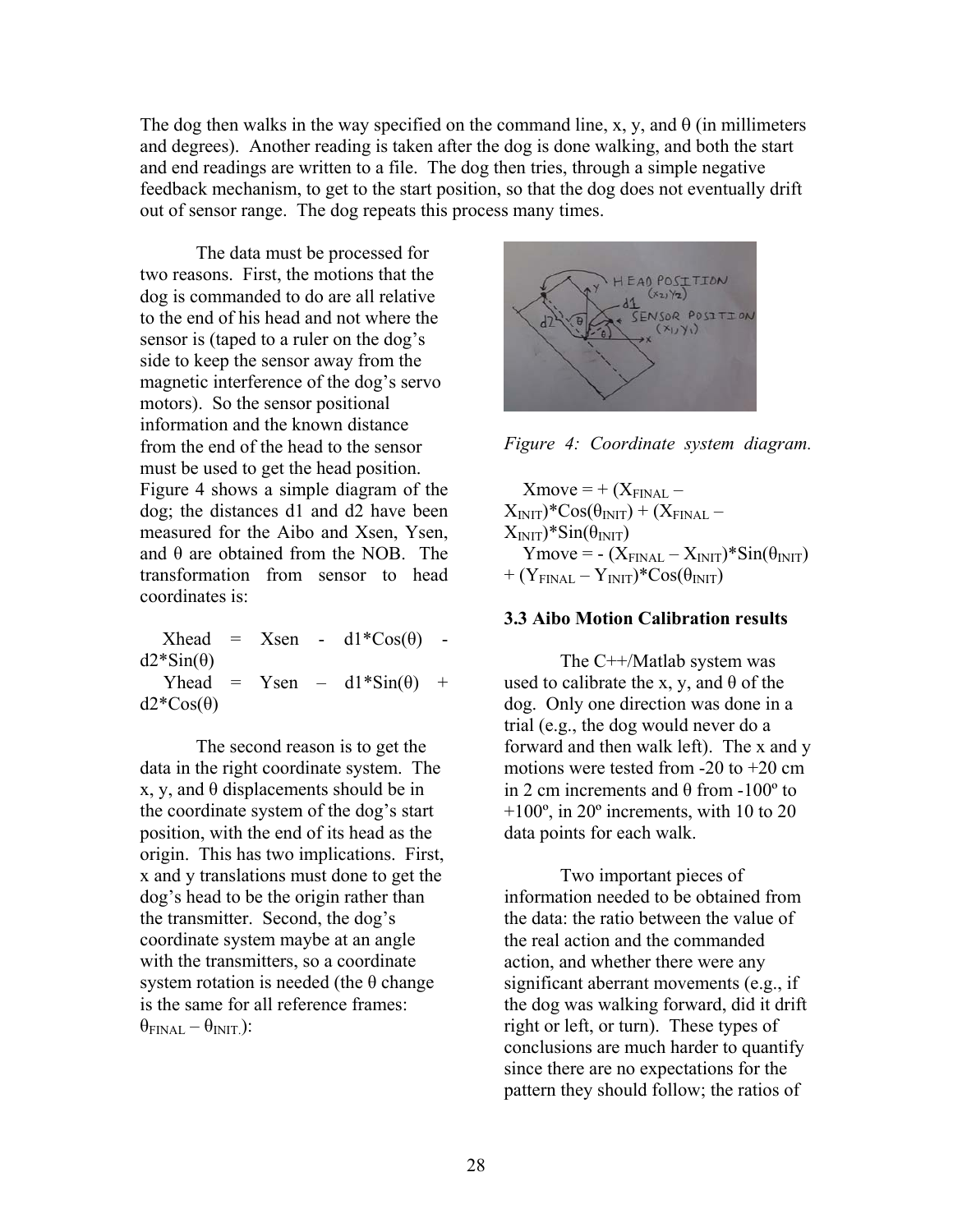command to actual movement are expected to have a linear relationship. To find these ratios for each movement type  $(x, y, and θ)$  the average actual displacement for a particular distance command was found, and a linear regression was performed on these data (see Table 1):

|      | Motion                       | Linear     |
|------|------------------------------|------------|
|      |                              | Regression |
|      | Y (Forward/Back)             | 0.7757     |
|      | X(Right/Left)                | 0.7172     |
|      | Theta                        | 0.9107     |
| Tabl | (Counterclockwise/Clockwise) |            |

*e 1: Results from linear regressions on calibration data.* 

These regressions were not sufficient, since the graphs clearly show that for all motion types the results for positive and negative motions were very different (see Appendix A). Therefore, separate regressions were done on the positive and negative motion data (see Table 2):

| Motion                                |        | Regative Positive linese results show that .<br>Seg. Registers, which were supposed to be<br>$\frac{1}{1}$ of $\frac{1}{1}$ of $\frac{1}{1}$ of $\frac{1}{1}$ of $\frac{1}{1}$ of $\frac{1}{1}$ of $\frac{1}{1}$ of $\frac{1}{1}$ of $\frac{1}{1}$ of $\frac{1}{1}$ of $\$ |
|---------------------------------------|--------|----------------------------------------------------------------------------------------------------------------------------------------------------------------------------------------------------------------------------------------------------------------------------|
| Y (Forward/Back)<br>X(Right/Left)     |        |                                                                                                                                                                                                                                                                            |
| Theta<br>(Counterclockwise/Clockwise) | 0.8987 | $\frac{0.7388}{0.0014}$ approximately 5.8 cm behind this.<br>$\frac{0.7498}{0.0014}$ was later confirmed visually.                                                                                                                                                         |

*Table 2: Results from linear regressions on positive and negative sections of calibration data.*

 For the forward and side motions the drifts were small (averages were all less than

5° or 2 cm in magnitude). Also, the linear regressions for each were all less than 0.1, so they showed no trend. The turns actually caused large negative x displacements that increased with the turn's magnitude. Also, the right turn

caused a positive x (right) displacement, and the left turn caused a negative x (left) displacement (see Figure 5):



*Figure 5: Graphs of x and y displacement during turn calibration.* 

head, were actually being performed at a  $\frac{1}{20}$   $\frac{1}{20}$  approximately 5.8 cm behind this.

 Three kicks the paw, and right and left kicks were calibrated. The x, y, and θ displacements for 30 kick trials were obtained for each kick type. For the paw kick, as expected, the dog never turned more than 6° and never moved more than 2.5 cm forward, back, left, or right. For the left and right kicks the dog would move to the left and right on average 15-16 cm and 2-4 cm backwards. The dog also changed its angle by 50°-60° each time. This again was expected; the dog must turn about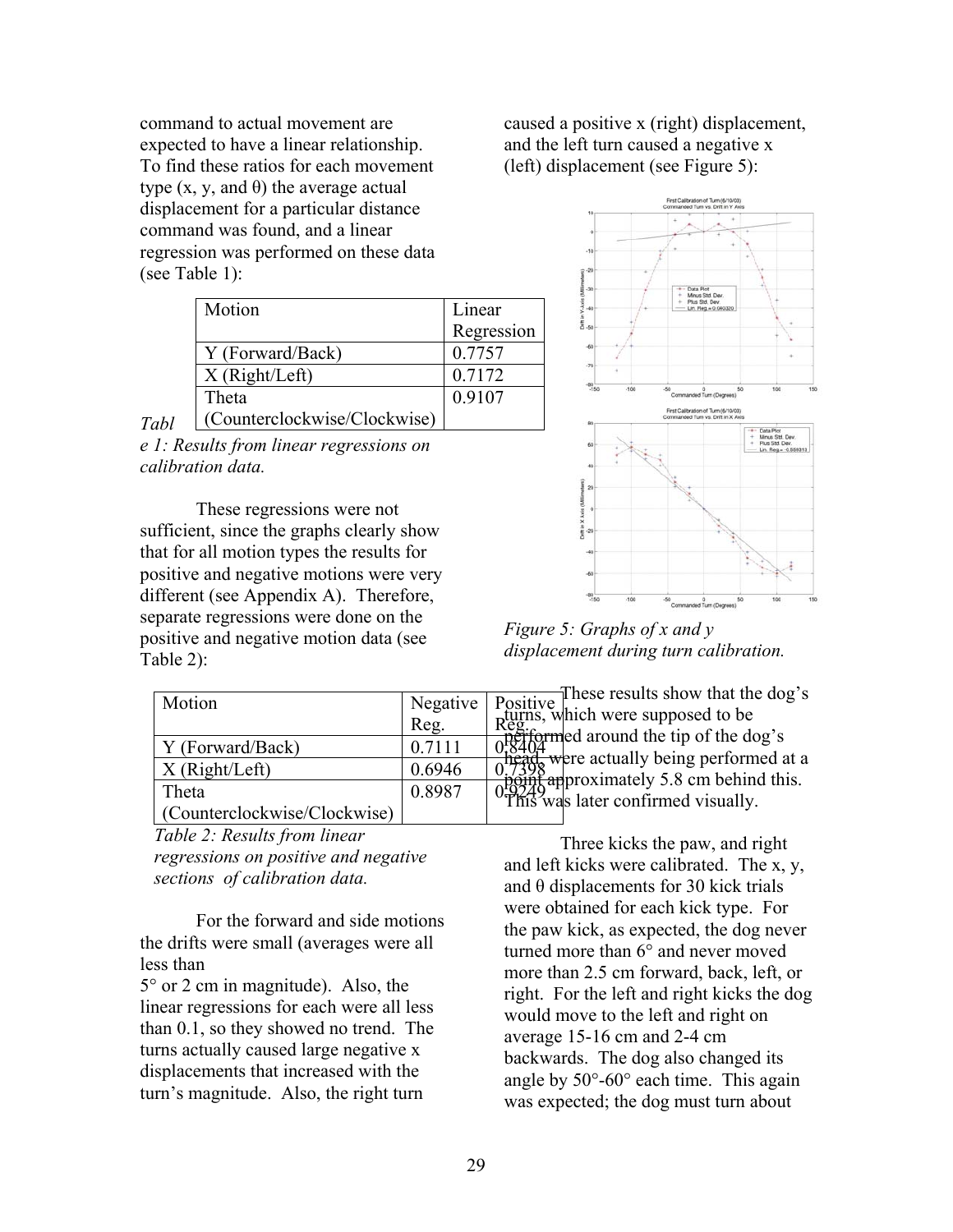its center to kick the ball to the side, which explains the left and right displacements.

## **4. DOG CONTROL AND MONITORING SYSTEM: SERVER**

#### **4.1 Purpose and Basic Design**

The purpose of this system is to create an integrated monitoring and control system for the dogs that can be used for development and debugging purposes. The system is designed to have an intermediate system between the dogs and the client-- a server – for several reasons. First, the dog's networking system is such that only one person may connect to a TCP port at a time. Having to handle many connections would add a heavy load on the dog's systems. Second, the server can control and regulate access to information. Third, the server can also do some data processing. For instance sometimes more information will be sent out from the dog than is needed. The server can eliminate this unneeded data before sending it to the client. Lastly, for high-volume, error-flexible outputs such as video the server can take the data from the dog via TCP and then use UDP to multicast it out, which reduces the load on the server and network [10, pp. 469-470, 528].

 The system has a Linux server that consists, of four servers, written in C++ and a Microsoft Windows client written in C# for the .NET framework. Each server is for one type of input or output. One is for clients to send commands for the dog to execute, one is for dog text outputs, another is for the

dog's "blob vision" (see Section 2.4), and one is the camera server.

#### **4.2 General Server Libraries**

A key feature of any server is its ability to handle the myriad errors that can occur in a network. The most important errors occur during reading, writing, and connect. Reads and connects can potentially block forever if the end point cannot be reached, since they will just keep trying. For writing, if a write occurs on a closed socket in Unix a signal will be sent that will shutdown the program unless it is caught. In order to deal with these and other issues, a class of static wrapper functions for regular socket systems calls (bind, read, close, etc.) was created. These wrappers handle the important read, connect, and write problems with timeouts and signal handlers and also throw exceptions when these problems occur or if a system call returns an important error.

 These functions were then used to create classes for sockets. A base class was created called Socket{}. This class lays out the basic interface implemented by all the later derived socket class types (TCP client socket, etc.), by declaring an important set of virtual functions. This interface consists of a constructor that creates the socket and, if required by the socket type (as for a TCP listening socket), binds it to a port and IP address. The destructor of the class closes the socket. The only other functions are read and write (the read function requires that a timeout be specified). Several types of socket classes are derived from the base socket class: TCP client, TCP listening, TCP server, and multicast server sockets. This interface makes any socket class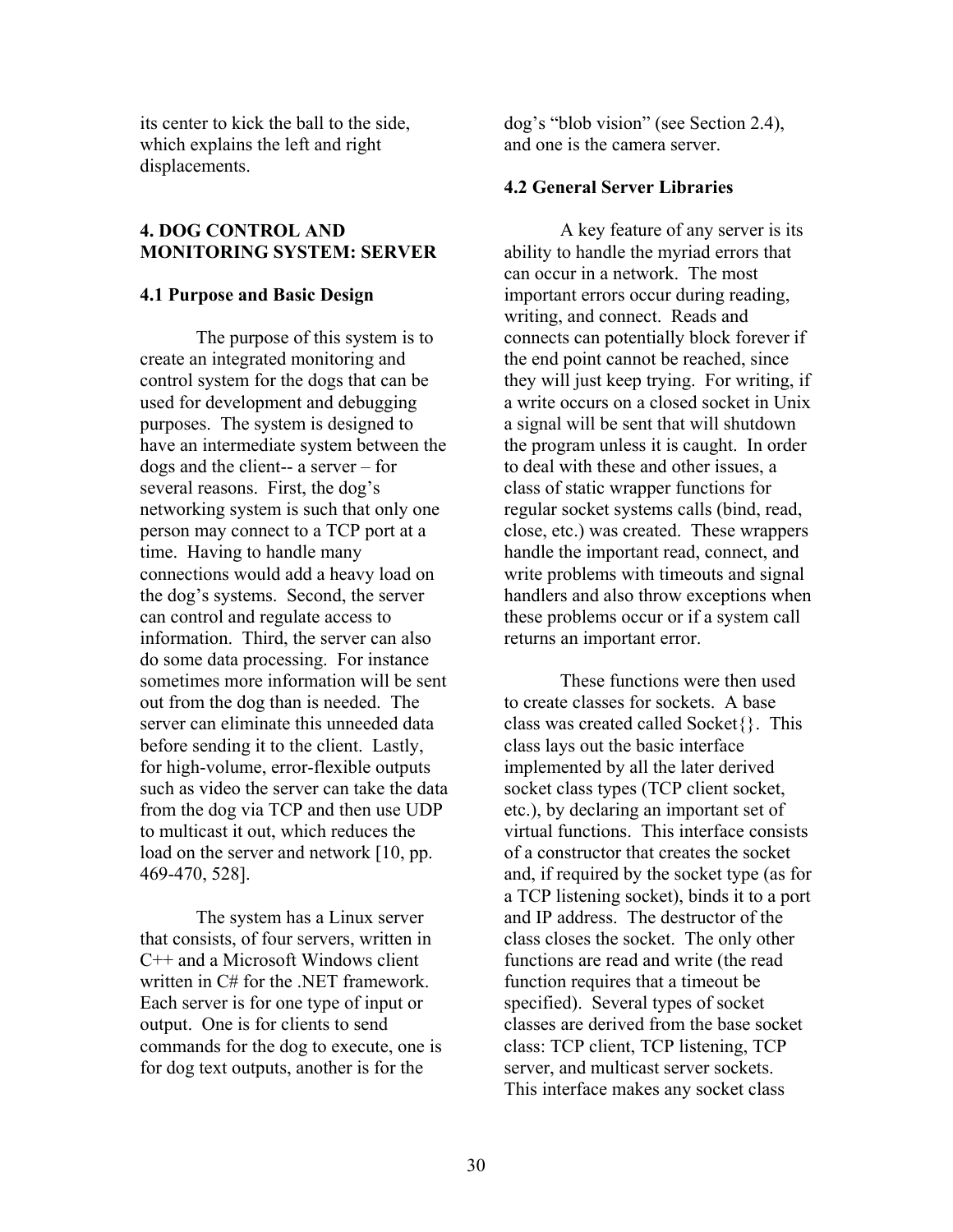match the simple theoretical model of a socket: a connection to another computer that is created to send and receive information and then be destroyed. This is one of the guidelines for good objectoriented design [9, pp. 76-101].

# **4.3 General Server Functions and Control Flow**

Although each server is made separately because each has different requirements, large parts of the control flow of each server are similar. Each server works on the "one thread per client" design paradigm (also, for some, one thread per dog), rather than a "one process per client" paradigm [10, pp. 752-754]. This is done because threads are faster to create, and sharing data

between threads in global variables is easier than sharing data between processes by IPC. Each server also has the same main loop (see Figure 6).



*Figure 6: Flow chart for server main loop.* 

This loop is ubiquitous for all the servers, so it is a universal function. Then each server enters a per-client thread to handle that client's needs. The resulting control flow is shown in Figure 7:



*Figure 9: Flow chart of beginning of per-client thread, where the request dog domain name is retrieved and processed.* 

After this the servers act differently. Each server has to remember what dogs are being used, to know what to do with a new request for a dog. Three of the servers have to associate other information with any dog that is being used (the multicast port for that dog, the number of clients using it, etc.). So each server has a list of dogs that is implemented using the C++ Standard Template Library map container class. The map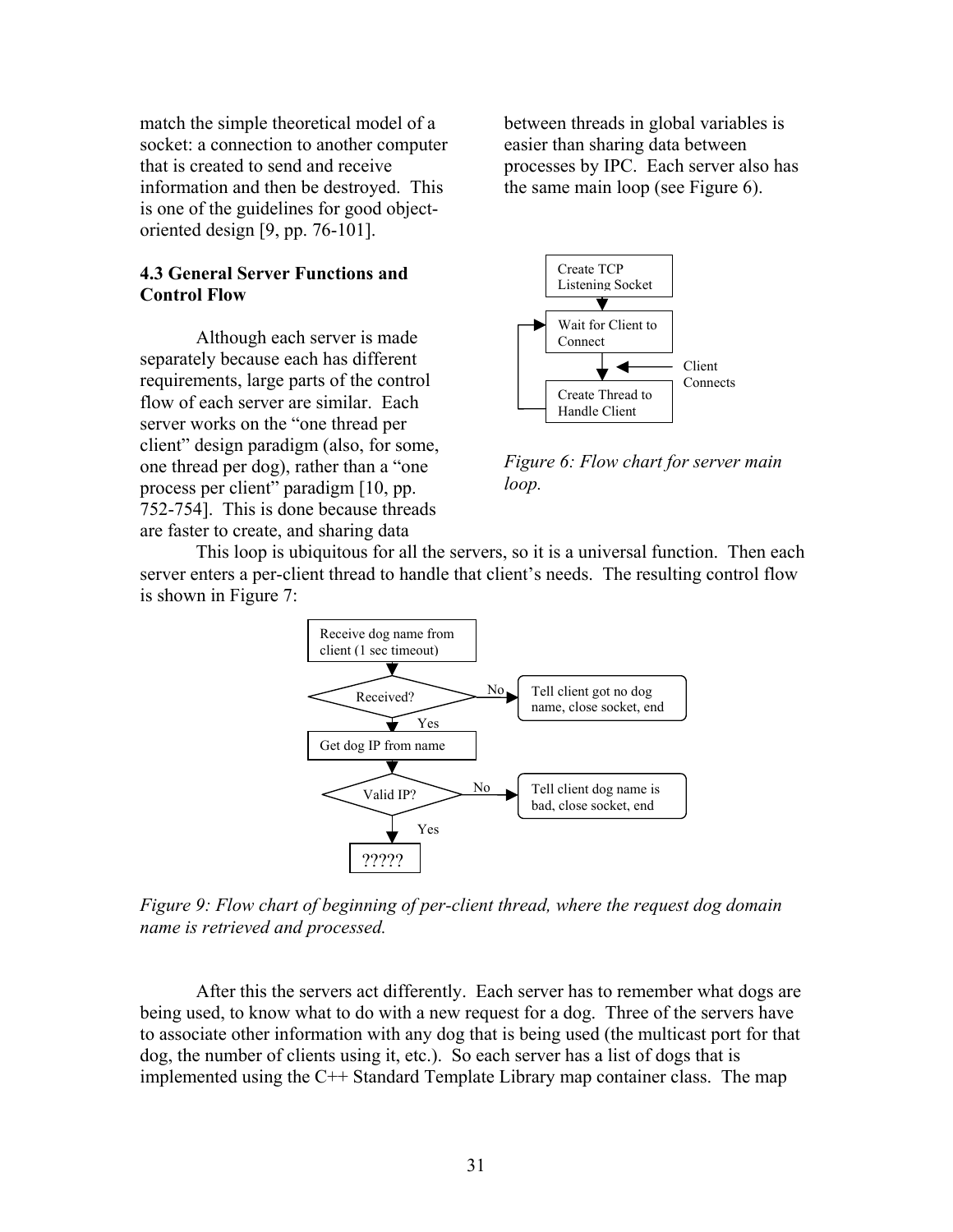stores these dog-specific objects, with each object mapped (stored and looked up) by the IP address of the dog [11, pp. 466-473].

 The servers next look for the requested dog in the map. For the input server, if the dog is found then the client is told that the dog is being used, closes the socket, and ends. The output type servers allow for multiple clients to access the same dog, since this does not cause a problem. For these servers the flow of control is shown in Figure 8:



*Figure 8: Flow chart of per-client thread (for output type servers).* 

The main difference here between servers is between the output server and blob and camera servers (see Section 4.2). Finally, the per-dog thread for these servers is shown in Figure 9:



*Figure 9: Flow chart of per-dog thread (for output type servers).* 

# **4.4 Server-Specific Details**

# **4.4.1 Input and Output Servers**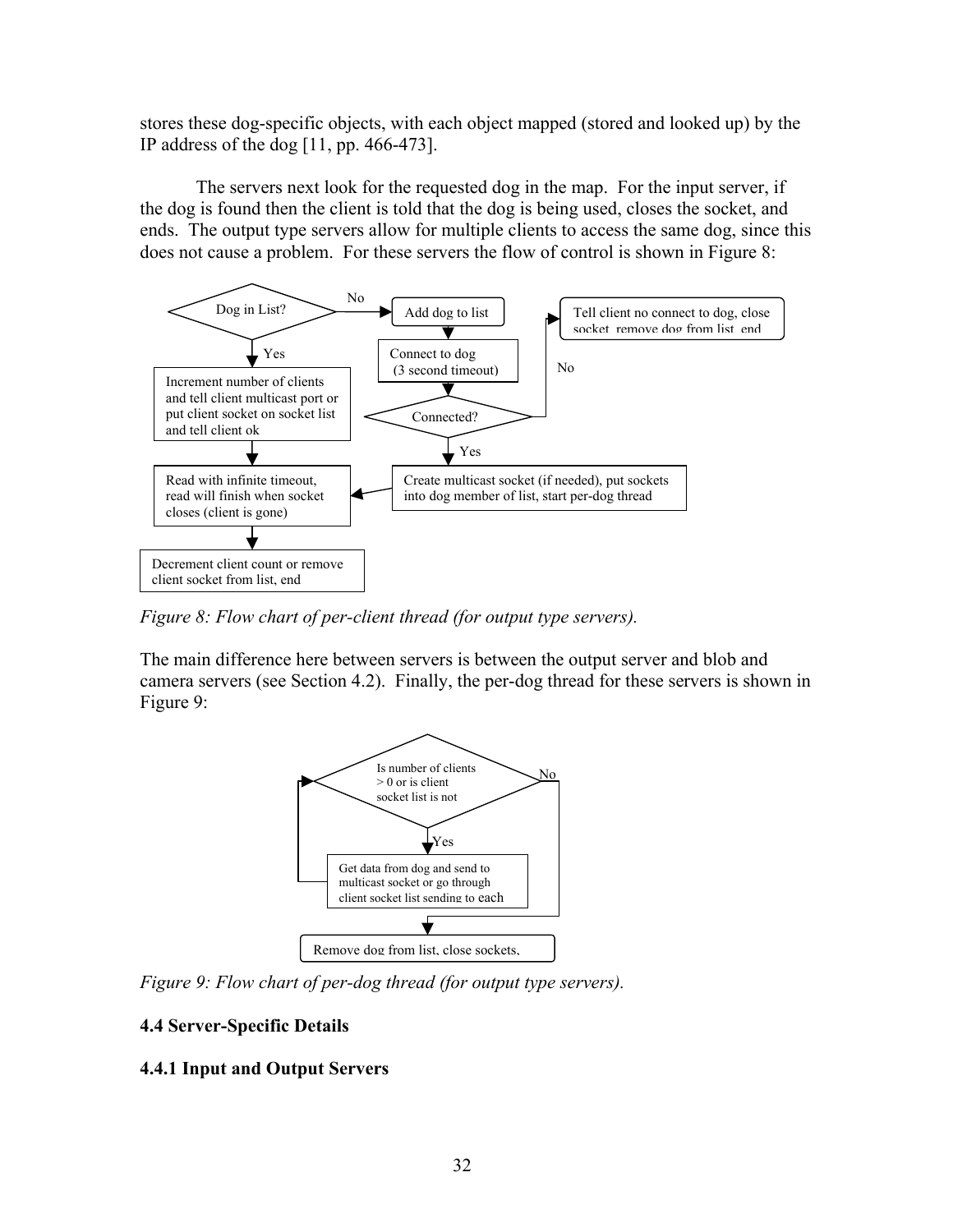The input server does not need to have per-dog threads, since each dog can only be used by one client. After the dog is connected to the server loops infinitely, waiting for commands with a 5-minute timeout. If a read error or timeout occurs, the server assumes the client is done with the dog, closes the socket, removes the dog from the list, and ends the thread. The strings (commands) that the server gets from the client must be packaged into an OPEN-R packet (see Section 2.3) before being sent to the dog.

 The output server's dog list contains objects with the TCP socket connected to the dog and another map of TCP sockets, each connected to a client for that dog. The output data from the dog are sent to each client one at a time by TCP sockets and not through a multicast, for reliability; the client cannot miss error messages from the dog, and multicast uses UDP, which does not have guaranteed delivery. But since a new message must be sent to each client one at a time, if a new message comes in before the last is sent, messages might be missed. Two assumptions mitigate this problem. First, it is assumed that the number of clients will be very low (around 5 per dog at most). Second, it is assumed that all clients will be on the same local Ethernet as the server. Thus there will be few clients to write to, and each write will be fast, so messages will not be missed.

#### **4.4.2 Blob Server**

This server works via multicast. Each object in the dog map has the TCP socket connected to the dog, the multicast socket, and the number of clients using the multicast. A data set is requested, and the dog then sends the server an OPEN-R package. After the total size and number of data comes a special header that specifies the size of the twodimensional array that holds the blob information (the rows are integer values for the blob description structure, and the columns are each individual blobs). A twodimensional array of this size is created, and the data are then read from the dog into this array. The important data for displaying blobs are extracted from the array (color, lower left corner, and upper right corner x and y) from each blob structure and are then sent to the multicast. The server then waits for 0.2 seconds before getting and sending the next set of blobs.

#### **4.4.3 Camera Server**

This server works almost identically to the blob server except that there is no special header. The dog sends the OPEN-R packet header (total size and number of data) and the compressed JPEG version of the last image taken by the camera. This file (array holding the JPEG) is so large (between 2000 and 10000 bytes) that it must be written to the multicast socket in pieces. Retrieving the JPEG from the dog and writing it to the multicast takes so long that no pause is done. In fact, the size of the JPEG completely controls the speed at which images are sent.

 JPEG is an image compression format, and thus the size of the image is related to its complexity (simple pictures can be compressed more than complicated ones). Thus the more complex the image the dog sees, the longer it takes to receive and multicast, and the fewer frames per second (FPS) the camera achieved. A test was done to quantify the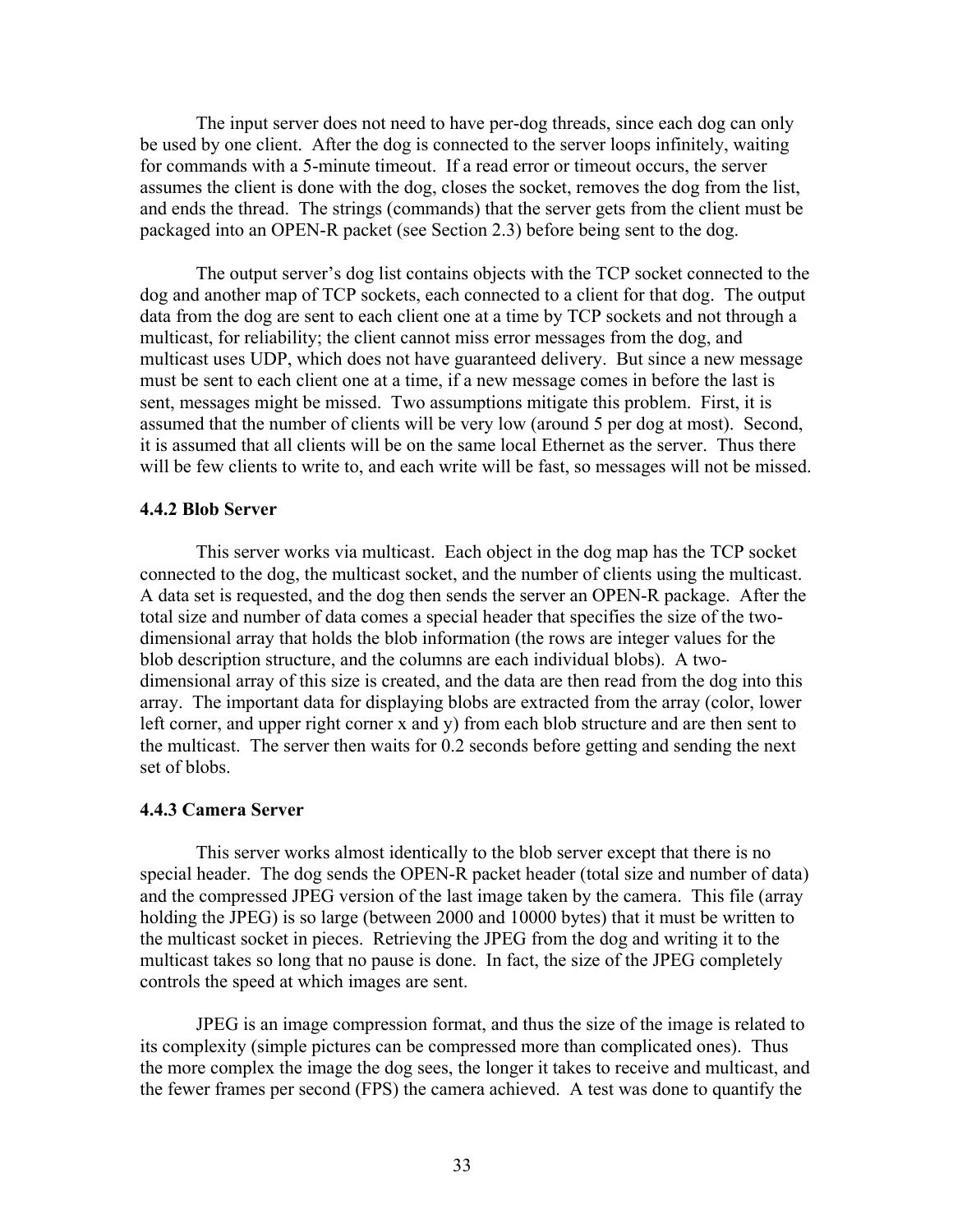relationship between FPS and JPEG size. The FPS at an instant was calculated as FPS = 1/(time of last receive and multicast). As the camera server transmitted, the dog's image was made more and less complex by putting a piece of white paper in front of the camera. The graph made using the 860 data points collected is shown in Figure 10:



**Frames Per Second vs. JPEG Size**

*Figure 10: FPS vs. JPEG size for camera server* 

The relationship of this graph was hypothesized to be: FPS  $\alpha$  1/JPEG size. The regression of the graph supports this, since its estimated function is close to FPS=1/(JPEG size), and the  $R^2$  is above 0.9. The graph also shows the limits of the FPS: the camera works between approximately 4 and 13 frames per second. Four FPS is not very fast, and certainly does not produce streaming video, but it is much better than the 1 to 2 FPS achieved in the previous dog camera system design.

## **5. DOG CONTROL AND MONITORING SYSTEM: CLIENT**

#### **5.1 Client Basic Design**

Most of the design and features of the client program come directly as a consequence of the design and control flow of the server, but several important features and design concepts should be emphasized. As mentioned earlier, the client is a Microsoft Windows program written in C# (with Visual Studio .NET) for the new .NET framework. The client has a main window where the user can specify the dog and function (blob vision, etc.) desired, and a new window for this will be created. The client is multithreaded, spawning new threads for each output type service (e.g., a new thread is created to handle the continuous receiving and displaying of data from a blob observer, camera, or output server socket), so the main thread is not over-burdened. When exceptions are caught or error messages are sent from the server, a message box showing that error is displayed, and the window it came from is shut down (along with any threads). Screen shots of the main window and some other windows are in Appendix B.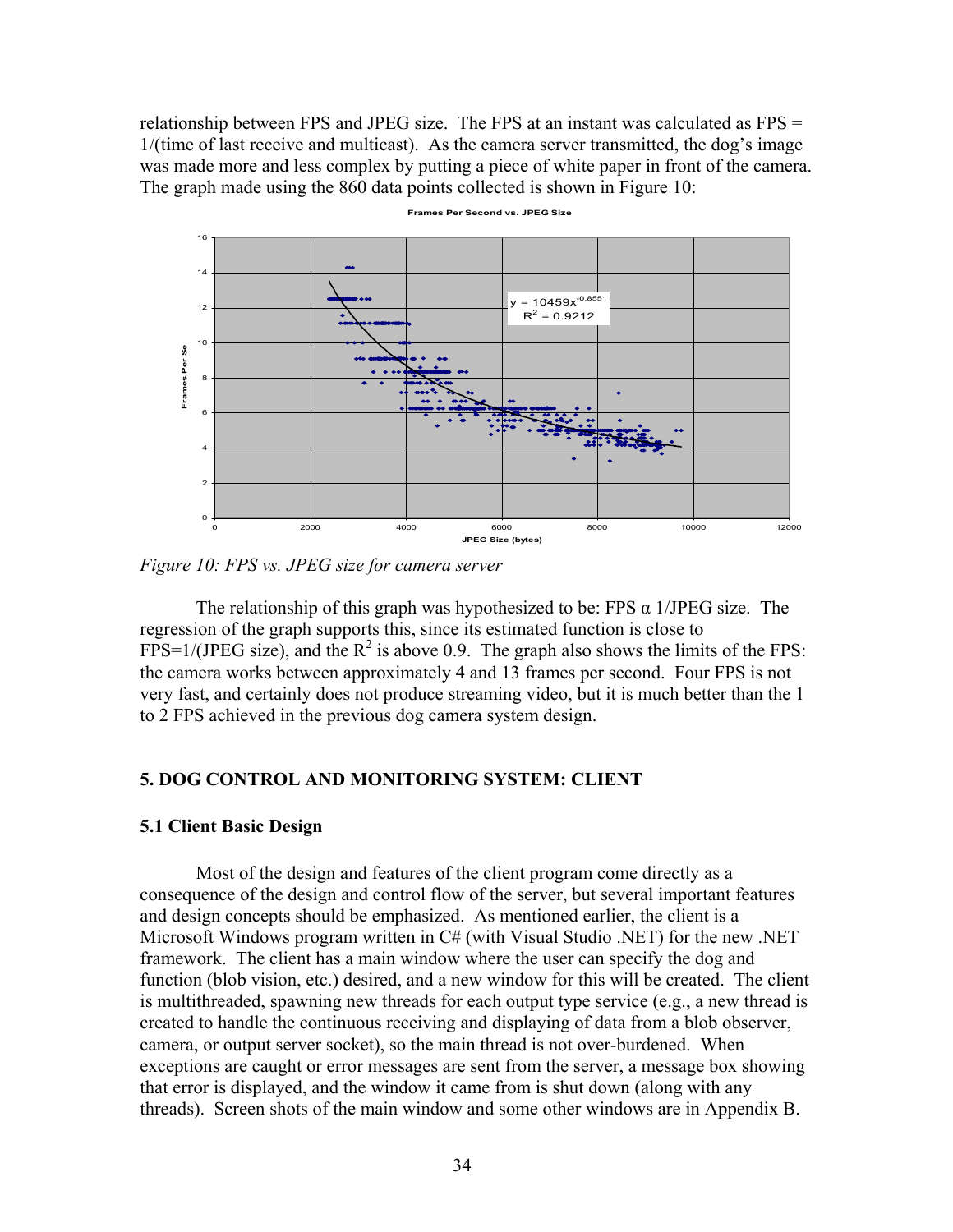The input window has a text box for writing commands and buttons to send commands to the server and clear the text box. The input window can save and load scripts stored in .txt files. The output window has a read-only text box that shows the output text from the dog. It can also save the output of the dog to a .txt file.

 The blob observer, camera, and remote all have user controls created to handle these particular graphics displays. Each one uses the .NET framework's System.Drawing library and its Graphics class. For the blob observer, for each blob a FillRectangle and a Rectangle (for black outline) are drawn in the user control window (see Section 2.4). For the camera observer, the JPEG data are read into an array, which is read into a Stream object, which is read into an Image object, which is then displayed. The network transmissions and these steps account for the almost one-second delay between the time an image is captured by the camera and when it shows up on the client window.

### **5.2 Remote Control Client**

The fifth client window is the remote control (see Appendix B). This program connects to both the input server and camera server, allowing the user to navigate the dog around a room. Certain keys are bound to sending specific commands to the dog (using callbacks). Thus there are keys to make the dog go forward, backward, right, and left, and to turn right and left. Also, if the user clicks on a certain point in the camera image, the program takes the position of that click and computes what command it should send to the dog to have it point the camera in that direction.

 To compute this value requires understanding how the dog is commanded to move its head. A command called PointHead has three parameters: the x, y and z (in mm) coordinates (body's coordinate system) of the object that the dog should try to look at. For the remote, the dog is commanded to look at an object 1 meter away at the azimuth and elevation where the screen was clicked. Calculating the point head parameters requires two steps. First, the x, y, and z coordinates of the camera vector are calculated for the dog's head's coordinate system. Second, these coordinates are transformed into the dog's body's coordinate system.

The distance in u and v (pixels) from the center point of the camera to the click point are found. The focal length of the camera is 161 pixels. Thus a vector from the camera center to the click point is created (see Figure 11). The azimuth  $(\Phi)$  and elevation (Θ) of this vector are calculated from u, v, and the focal length.

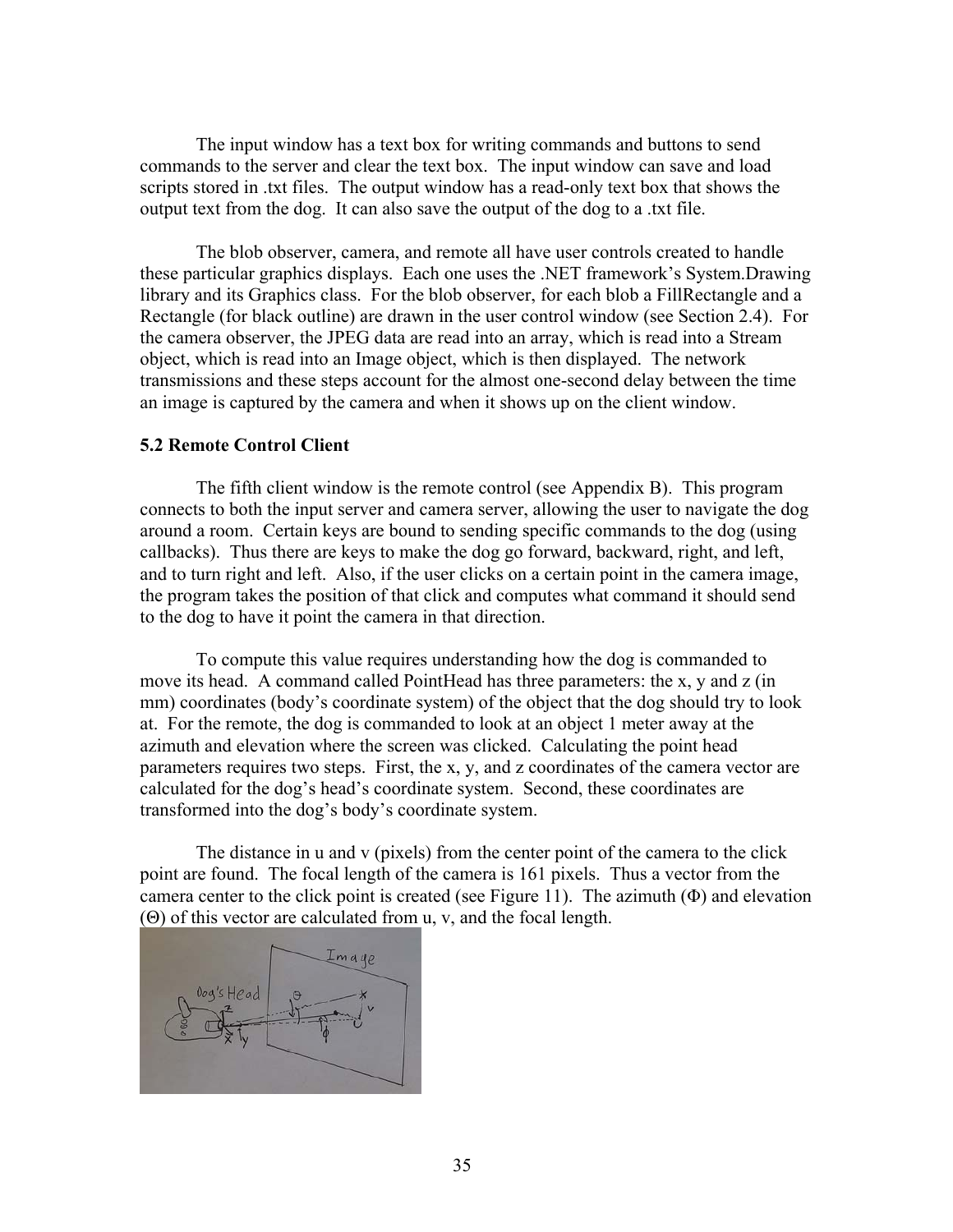*Figure 11: "Click" vector from camera to image diagram* 

 $\Phi$  = ArcTan(u/161)  $Θ = ArcTan (v/(u<sup>2</sup> + 161<sup>2</sup>)<sup>1/2</sup>)$ 

Another vector in this same direction, only 1 meter in length, is the vector of the new point where the dog should look. The azimuth and elevation are used to find the x, y, and z coordinates of the end of this vector in the head's coordinate system.

```
Xhead = 1000*Cos(\Theta) *Sin(\Phi)Yhead = 1000*Cos(\Theta)*Cos(\Phi)Zhead = 1000*sin(\Theta)
```
The head is at a certain azimuth and elevation relative to the dog's body coordinate system. This azimuth and elevation can easily be determined by knowing the x, y, and z coordinates in the body's coordinate system of the last PointHead command. These angles are used to translate the new PointHead coordinates from the head's coordinate system to the body's coordinate system.

```
Xbody = Xhead*Cos(Az.) + Yhead*Sin(Az.)*Cos(El.) - Xhead*Sin(Az.)*Sin(El.)Ybody = -Xhead * Sin(Az.) + Yhead * Cos(El.) - Zhead * Cos(Az.) *Sin(El.)Zbody = Yhead*Sin(E1.) + Zhead*Cos(E1.)
```
The only factor unaccounted for is the pitch (dog twists its head). The previously stated algorithm works on the assumption that in order to look at a point the dog turns and raises or lowers its head, but does not twist it. This is only true for small azimuths and elevations. For large angles the dog's head twists and the algorithm breaks down. Two measures correct this: the angles to which the dog can be commanded to move its head can are limited, and if a problem occurs the "look front" button can be pressed, which will reset the dog to look forward.

## **6. DISCUSSIONS AND CONCLUSIONS**

The motion calibration system developed here may not be precise enough and easy enough to use for the required needs. The system worked well only for short-range, repetitive motions such as walks and kicks. One problem is that the NOB itself does not have a large range. This could be fixed by adding an extended range transmitter, but then there is the problem of wires. Even if a large area can be covered the dogs cannot be allowed to move anyway they wish, because they will become tangled in the cords. Wireless sensors can be obtained, but then the magnetic interference from the dog's motors will probably interfere with the transmissions.

The motion calibration system does do a good job at discovering major trends in the dog's movements, such as discovering that the dog did not turn precisely around the end of its head. It can also tell if the calibration factor for a motion is greatly off, but between natural inconsistencies in movement, uncertainty, interference from the dog's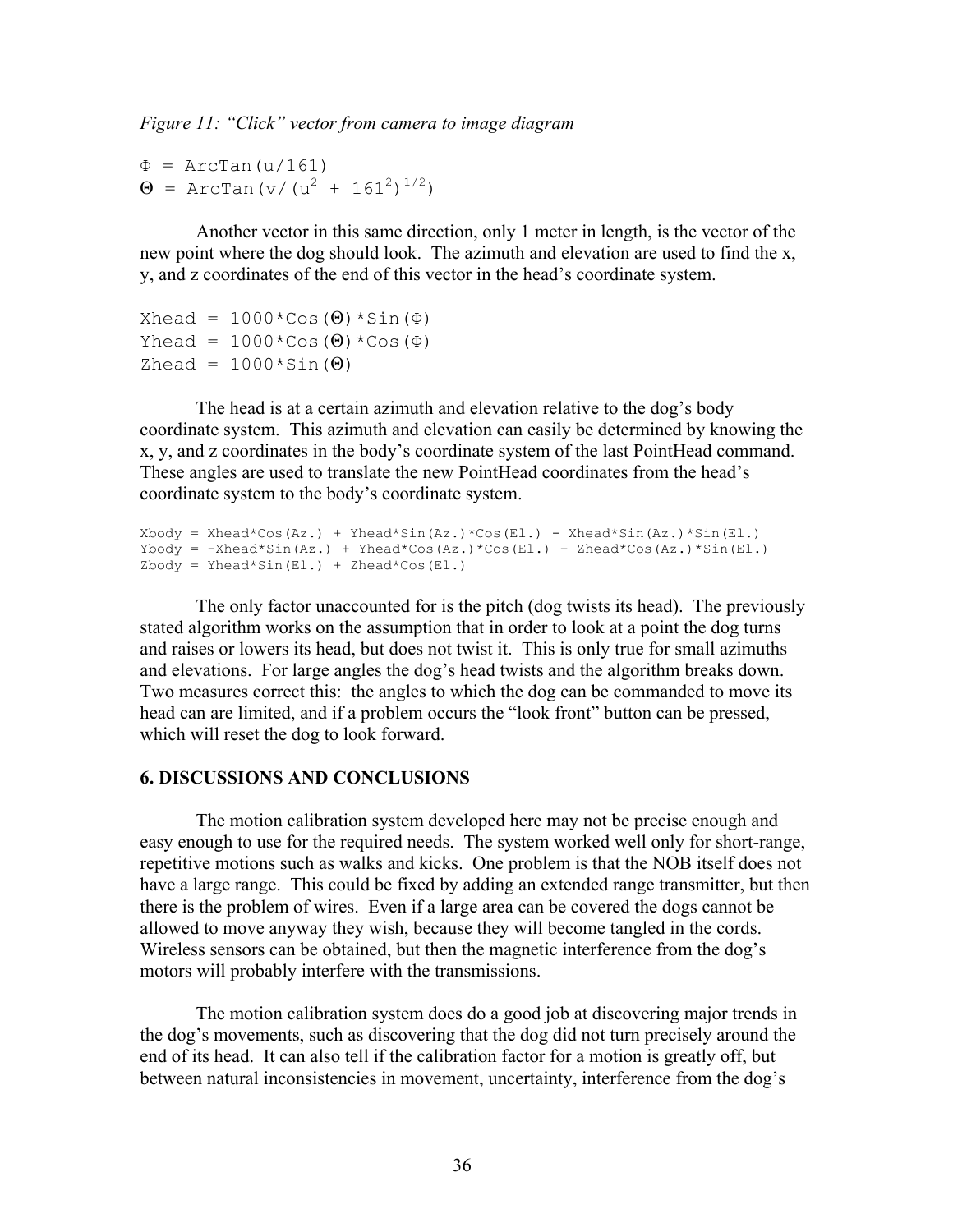motors, and the somewhat crude system (using the ruler) to counteract this, precise results about the dog's motions are probably not obtainable.

The server/client system does offer some valuable tools. This system is a good basic platform for debugging the Aibos. The existing client already has many features that make it a valuable for system debugging, and these tools can easily be added to.

# **7. FUTURE WORK AND RECOMMENDATIONS**

The motion calibration system has produced some good results, but has not reached its full potential and may never do so. Given the facts of limited system range and motor interference, the NOB does not seem to be the best choice for a positioning system. Given the time and effort required to set up the extended range transmitter and perhaps get wireless sensors, it may be better to try another positioning system. It is also now clear though, that there are great benefits to having a positional system especially if it is integrated with the server system.

There is clearly great potential in the server system. The infrastructure and libraries are there to easily add servers for other types of sensory outputs (such as sound or positional information from some external device). There is also great potential for creating more complex and useful clients (such as the remote control) that interact with multiple servers. Examples include a better color mapping system that could interact with the input, camera, and blob servers to allow for easier creation of color maps, and creation of a program for teaching the dogs where they are on the field that would interact with the positional, input, and output servers.

#### **8. ACKNOWLEDGMENTS**

I would like to thank my advisor, Dr. Daniel Lee of the University of Pennsylvania, for all of his assistance, expertise, and patience. I would also like to thank Paul Vernaza and David Cohen for their help with the Aibos, and Janice Fisher for her assistance with this paper. Finally, I would like to thank the Microsoft Corporation for their generous support of my project and the SUNFEST program.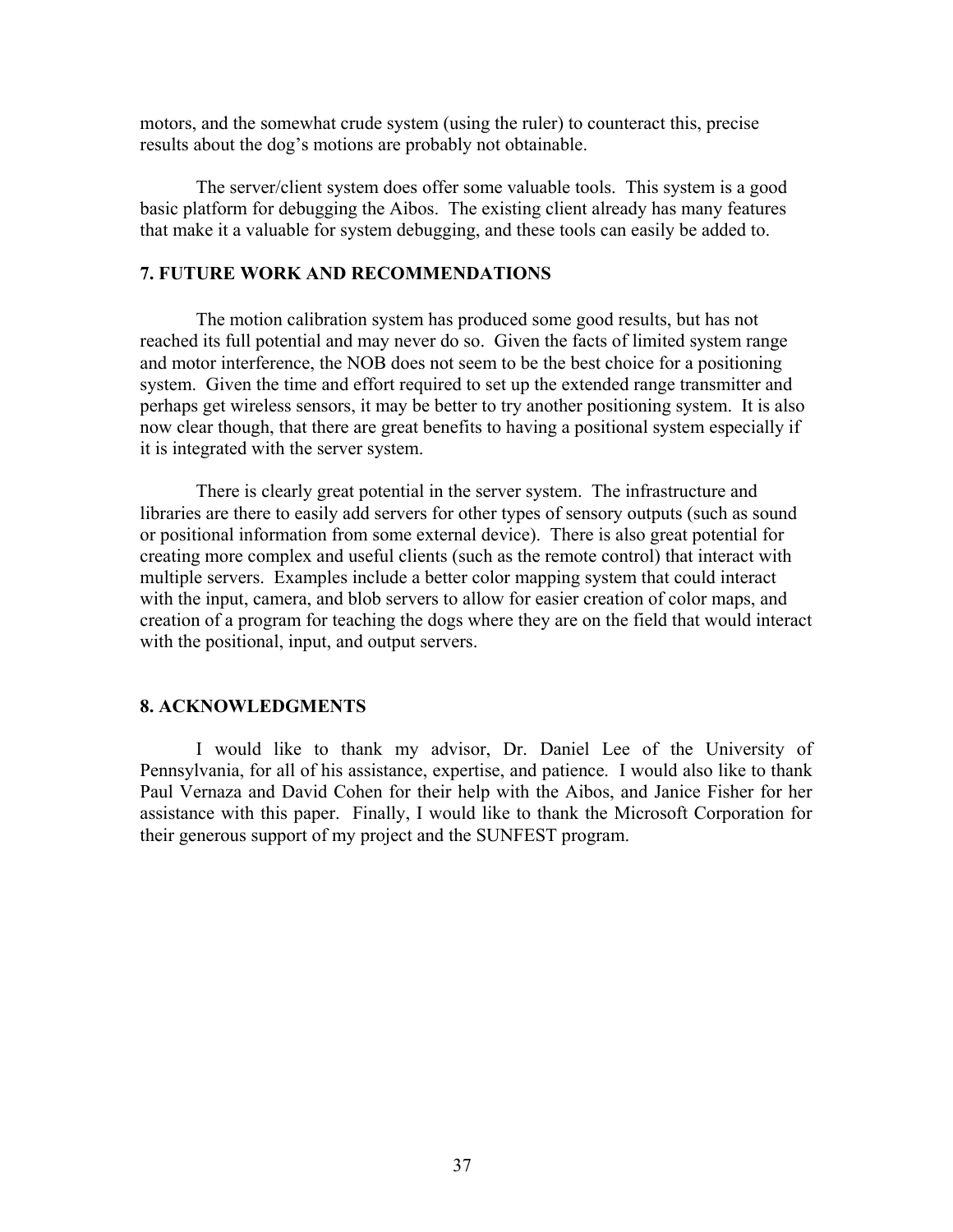## **9. REFERENCES**

1. Sony, *Sony Four Legged Robot Football League Rule Book*, Sony Corporation, 2003.

2. Sony, *OPEN-R SDK: Model Information for ERS-210*, Sony Corporation, 2002.

3. Sony, *OPEN-R SDK: Programmer's Guide*, Sony Corporation, 2002.

4. Sony, *OPEN-R SDK: OPEN-R Internet Protocol Version4*, Sony Corporation, 2002.

5. Dr. Daniel Lee, David Cohen, and Paul Vernaza, Autonomous Robot Soccer Team Implementation for Robocup 2003 Legged League*, Unpublished,* 2003.

6. Manuela Veloso et al., CMPack-02: CMU's Legged Robot Soccer Team, *Unpublished*, 2002.

7. Ascension Technology, *Flock of Birds: Technical Description of DC Magnetic Trackers*, Ascension Technology Corporation, Burlington, VT, 2002.

8. Ascension Technology, *Flock of Birds: Installation and Operation Guide*, Ascension Technology Corporation, Burlington, VT, 2002.

9. Cay S. Horstmann, *Mastering Object-Oriented Design in C++*, John Wiley & Sons, Inc., New York, NY, 1995.

10. W. Richard Stevens, *Unix Network Programming*, Vol. 1, Prentice-Hall, Upper Saddle River, NJ, 1998.

11. Matthew H. Austern, *Generic Programming and the STL*, Addison, Wesley, and Longman, Inc., Reading, MA, 1999.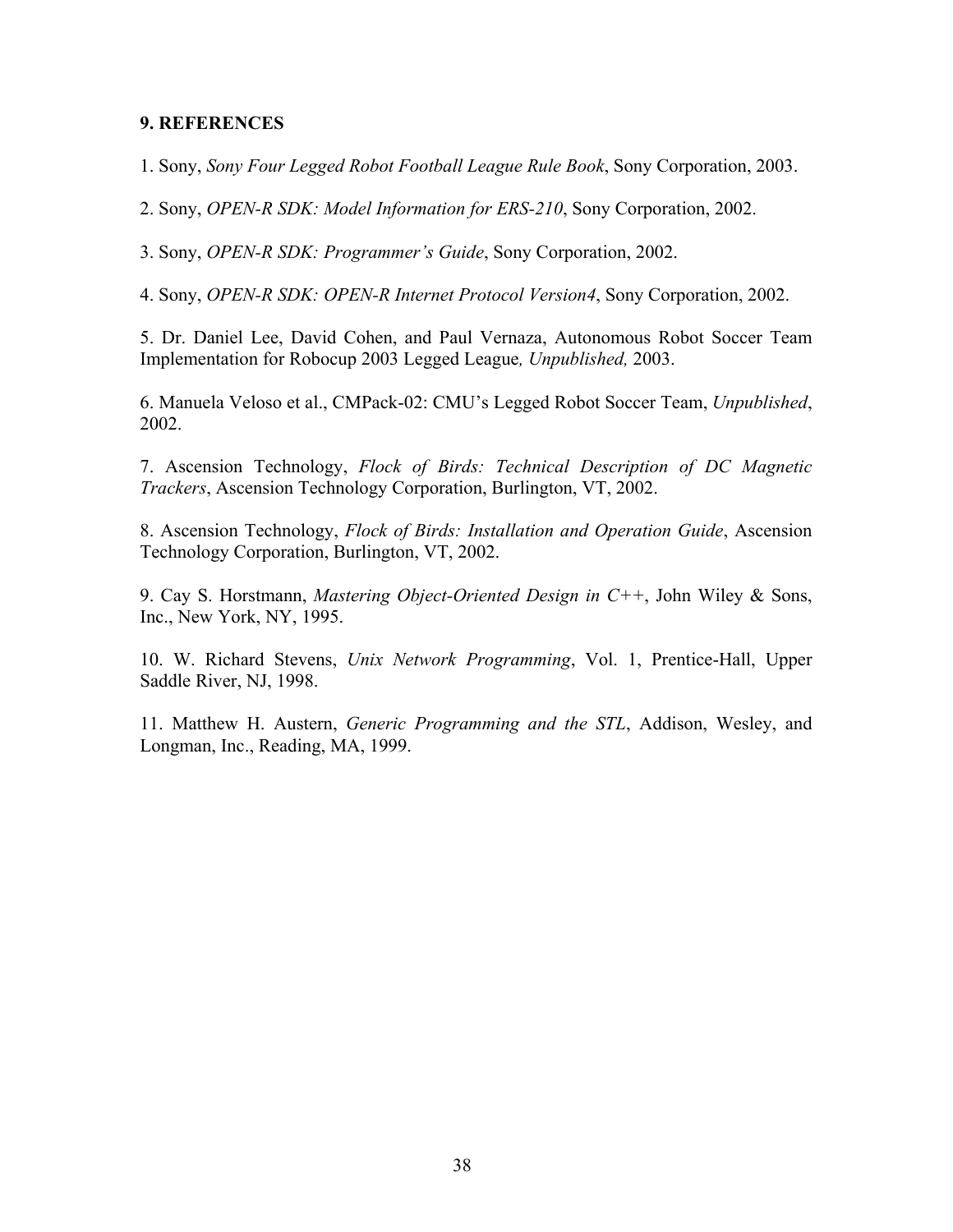# **10. APPENDIX A: CALIBRATION GRAPHS**



*Figure 1: Forward motion calibration (single linear regression).* 



*Figure 2: Side motion calibration (single linear regression).* 



*Figure 3: Turn calibration (single linear regression).* 



*Figure 4: Forward motion calibration (positive and negative linear regressions).* 



*Figure 5: Side motion calibration (positive and negative linear regressions).* 



*Figure 5: Side motion calibration (positive and negative linear regressions).*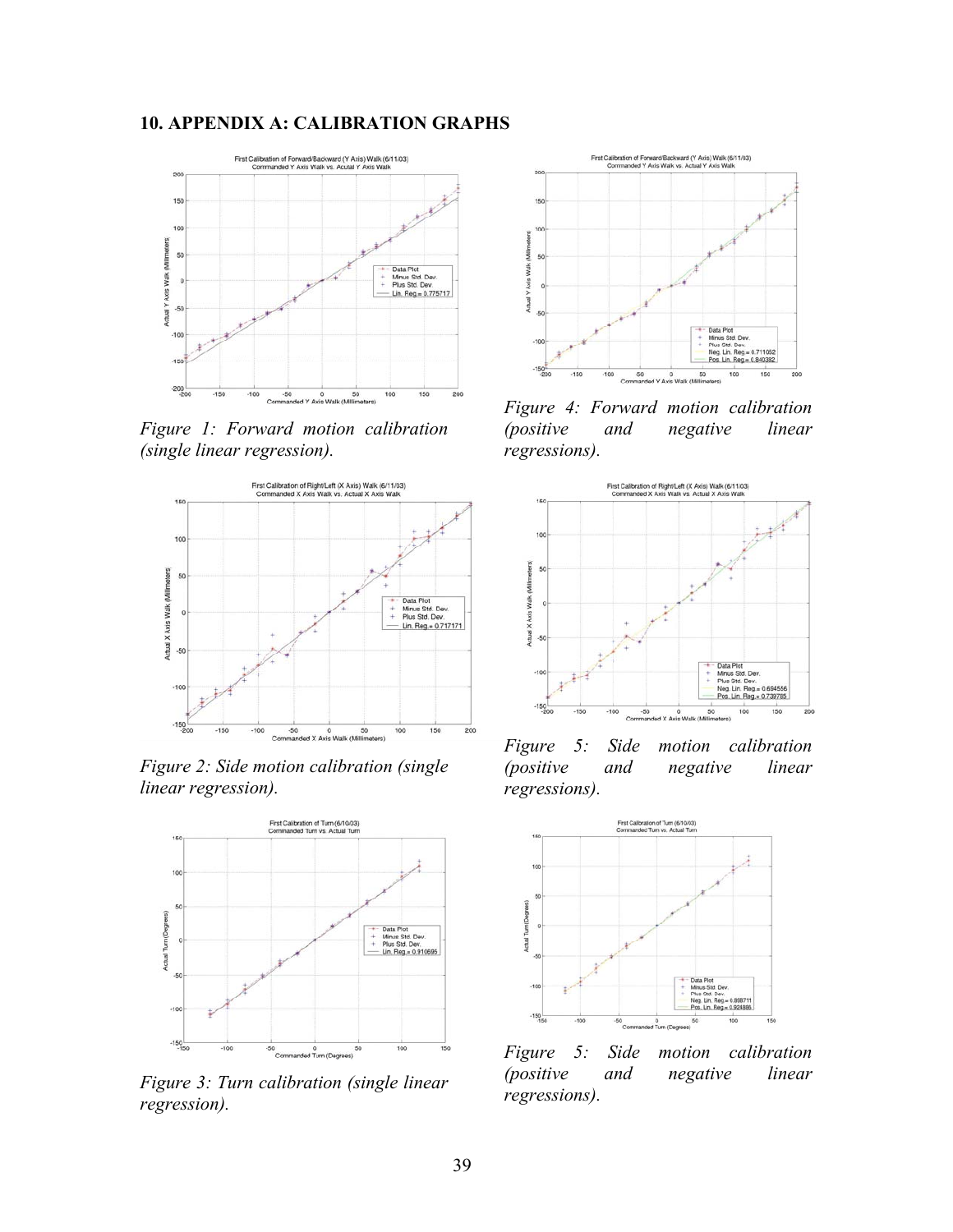# **11. APPENDIX B: CLIENT PROGRAM SCREEN SHOTS**



*Figure 1: Picture of main window and sub-windows for client program.* 

| WavPlay("startup");<br>Effector(65535);<br>Walk(0, 100, 0); |             |              |
|-------------------------------------------------------------|-------------|--------------|
|                                                             | LOAD        | <b>STORE</b> |
| I                                                           | <b>SEND</b> | <b>CLEAR</b> |

*Figure 2: Window of input client program.* 



*Figure 3: Window of output client program.*